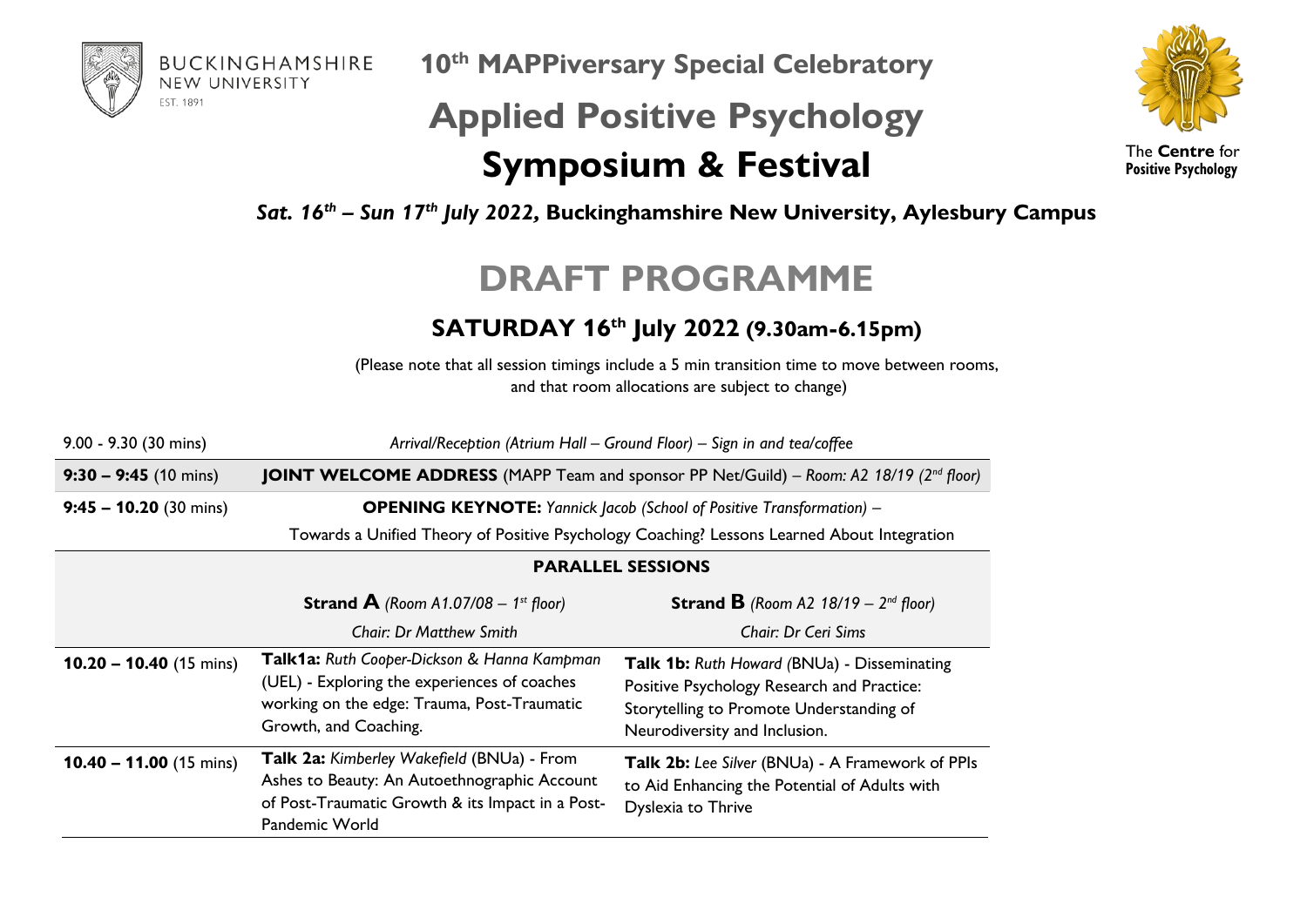| 11.00 $-$ 11.20 (15 mins)         | Talk 3a: Sarah Monk (BNU) - The Long-Term<br>Effects of Mindful Self-Compassion Training: A<br>Qualitative Study                                                                       | Talk 3b: Mary Mosoeunyane (BNUa) - Critical<br>Race Theory: Tool for Race-Dialogue in Changing<br>the Landscape of 3rd Wave PP                                               |  |
|-----------------------------------|----------------------------------------------------------------------------------------------------------------------------------------------------------------------------------------|------------------------------------------------------------------------------------------------------------------------------------------------------------------------------|--|
| 11.20 - 11.40 $(20 \text{ mins})$ | <b>BREAK - POSTERS / STALLS / INSTALLATIONS (Atrium Hall - Ground Floor)</b>                                                                                                           |                                                                                                                                                                              |  |
| $11.40 - 12.00$ (15 mins)         | Talk 4a: Derek Tate (BNUa) - Mindful Ascending<br>for Flowing Descending: Can Teaching Alpine Ski<br>Instructors Mindfulness Strategies Foster More<br>Flow Experiences on the Slopes? | <b>Talk 4b:</b> Sue Roberts Taylor (BNUa) – Visibly<br>Flourishing: The Role of Positive Psychology in the<br>Wellbeing of People with a Visible Difference of<br>Appearance |  |
| $12.00 - 12.45$ (40 mins)         | <b>WORKSHOP 1a: Anna Hatchard &amp; Jane Dennis</b><br>(BNUa) – Laughter Yoga & Inclusion (Room<br>A1.19                                                                               | <b>WORKSHOP 1b:</b> Sumaera Hasan (BNU) -<br>Playing with Strengths Using the Lego Serious Play<br>Methodology (Room A2.17)                                                  |  |
| $12.45 - 1.45$ (1 hour)           | LUNCH - POSTERS / STALLS / INSTALLATIONS (Atrium Hall - Ground Floor)                                                                                                                  |                                                                                                                                                                              |  |
| $1.45 - 1.05$ (15 mins)           | Talk 5a: Nikki Ayles (BNUa) - Nature Nurture:<br>Sensory Engagement as a Pathway to Nature<br>Connectedness and Ultimate Wellbeing                                                     | Talk 5b: Dan Collinson (BNU) - Does Strengths-<br>Based Leadership Stimulate Employee Intrinsic<br>Motivation?                                                               |  |
| $1.05 - 2.25$ (15 mins)           | Film: Heather Grant (BNU) - Wild Garlic Hunting<br>and Other Ways to Savour Nature                                                                                                     | Talk 6b: Ceri Sims (BNU MAPP Co-Course Leader) -<br>Pupil Leadership Identity in a Secondary School                                                                          |  |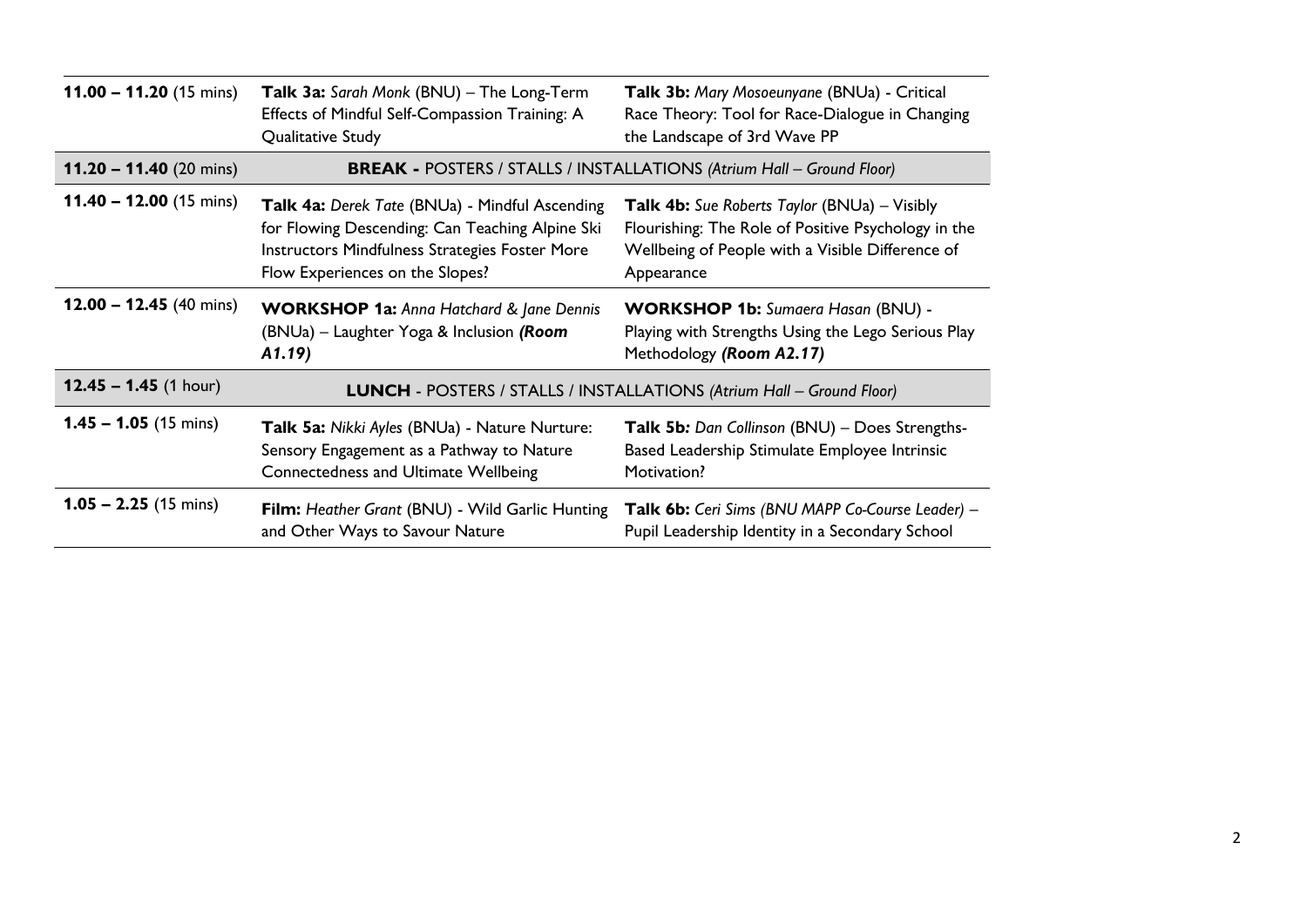|                         | <b>Strand A</b><br>(Room A1.07/08 - 1st floor)                                                                                        | <b>Strand B</b><br>(Room A2 $18/19 - 2^{nd}$ floor)                                                                             | <b>Strand C</b><br>(Room: $A1.19 - 1^{st}$ floor)                                                                                  | <b>Strand D</b><br>(TBC)                                                                                              |
|-------------------------|---------------------------------------------------------------------------------------------------------------------------------------|---------------------------------------------------------------------------------------------------------------------------------|------------------------------------------------------------------------------------------------------------------------------------|-----------------------------------------------------------------------------------------------------------------------|
| $2.25 - 3.15$ (45 mins) | <b>WORKSHOP 2a: Romy Brooks</b><br>& Nicola Morgan (BNUa) -<br>Positive Play Keeps the Doctor at<br>Bay! (Improv Drama) Room<br>A2.17 | <b>WORKSHOP 2b: Dan</b><br>Collinson (BNU) - Strengths-<br>Based Leadership at Work to<br><b>Increase Motivation</b>            | <b>WORKSHOP 1c: Anya Pearce</b><br>(BNU) - Positively Impacting<br>Ourselves to Positively Impact<br><b>Others</b>                 | SIGN UP AT PP IN<br><b>COACHING STALL FOR Sarah</b><br>Hunt (BNU) - Free Strengths<br>Profile Feedback (2.25 onwards) |
| $3.15 - 3.35$ (20 mins) | <b>BREAK</b> - POSTERS / STALLS / INSTALLATIONS (Atrium Hall - Ground Floor)                                                          |                                                                                                                                 |                                                                                                                                    |                                                                                                                       |
| $3.35 - 4.25$ (45 mins) | <b>WORKSHOP 3a: Siobhan</b><br>Connolly-Hogan (BNUa) - Befriend<br>Your Inner Critic (Room TBC -<br>office?)                          | <b>WORKSHOP 3b: Ceri Sims</b><br>& Nikki Ayles (BNU) -<br><b>Coaching Outdoors (Please</b><br>bring suitable footwear/clothing) | (LONG) WORKSHOP 1c (Room<br>$(3.35 - 6:05)$ : Kate McAllister<br>(BNU) - Appreciative Inquiry Taster<br>(Room A2.17 – $2nd$ Floor) |                                                                                                                       |
| $4.25 - 5.15$ (45 mins) | <b>WORKSHOP 4b: Josef Mattes</b><br>(BNUa) - Harmonious Movement<br>- Less Effort, More Learning<br>(Feldenkrais) (Room A1.19)        | <b>WORKSHOP 4b: Graduates</b><br>of the PP in Coaching Course<br>(BNU) - Appreciative<br>Coaching                               |                                                                                                                                    |                                                                                                                       |
| $5.15 - 6.05$ (45 mins) |                                                                                                                                       | <b>WORKSHOP 5b: 'At My</b><br>Best' demonstration                                                                               |                                                                                                                                    |                                                                                                                       |
| $6:05 - 6:15$ (10 mins) | Closings (MAPP Team & sponsor PP Net/Guild) – Room A2.18/19 – $2^{nd}$ floor                                                          |                                                                                                                                 |                                                                                                                                    |                                                                                                                       |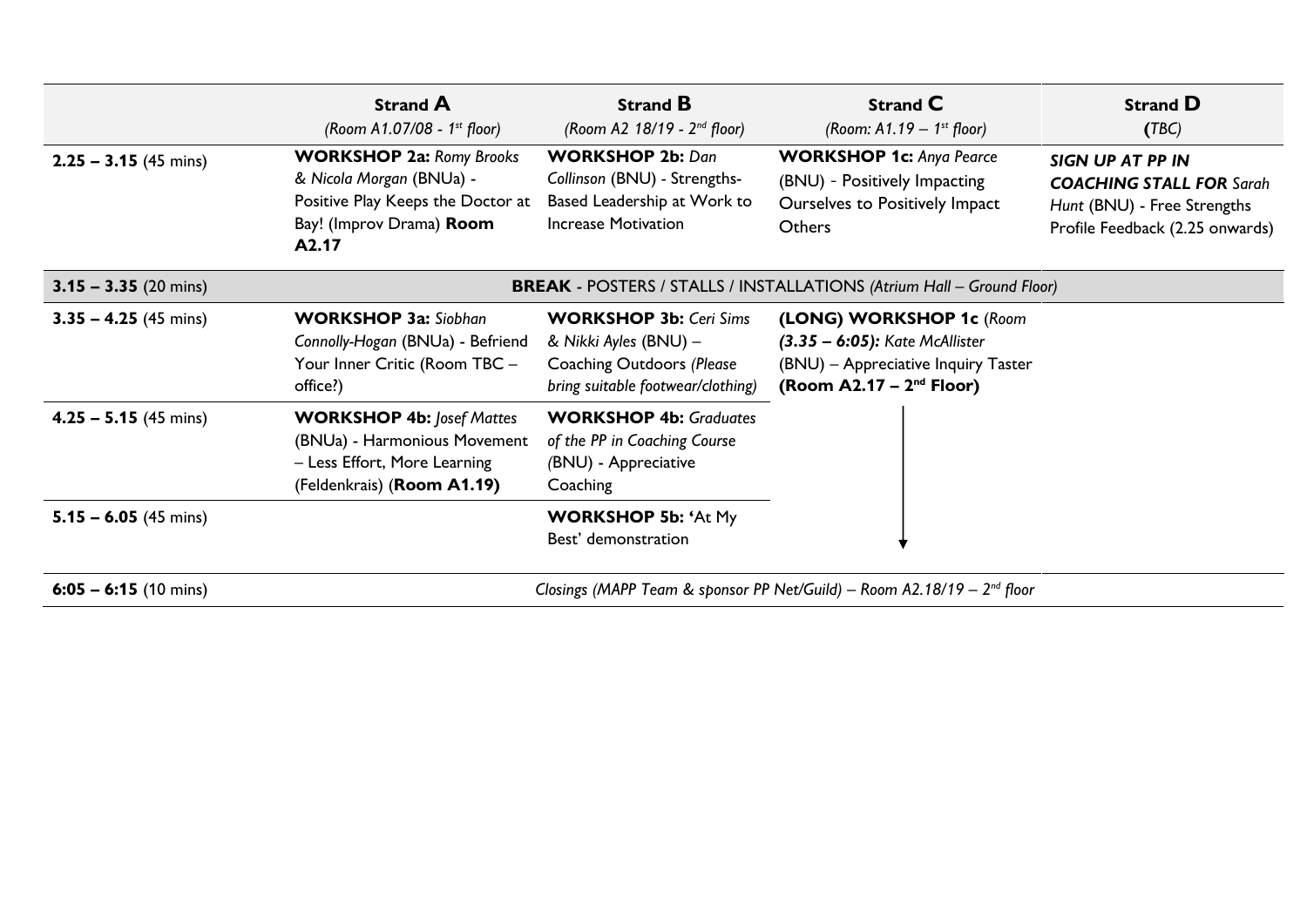



## **SUNDAY 17th July 2022 (9:30am-5pm)**

The **Centre** for **Positive Psychology**

| $9.00 - 9.30$ (30 mins)           | Arrival/Reception/Tea & Coffee (Atrium Hall - Ground Floor)                                                                                                |                                                                                                                                |  |
|-----------------------------------|------------------------------------------------------------------------------------------------------------------------------------------------------------|--------------------------------------------------------------------------------------------------------------------------------|--|
|                                   | <b>PARALLEL SESSIONS</b>                                                                                                                                   |                                                                                                                                |  |
|                                   | <b>Strand A</b> (1 <sup>st</sup> floor Room A1.07/08)                                                                                                      | <b>Strand B</b> $(2^{nd}$ floor Room A2.18/19)                                                                                 |  |
|                                   | Chair: Dr Ceri Sims                                                                                                                                        | <b>Chair: Dr Matthew Smith</b>                                                                                                 |  |
| $9.30 - 9.50$ (15 mins)           | <b>Talk 1a:</b> Corrine Thomas (BNUa) – Exploring<br>the Psychological Resources Business<br>Analysts Develop for Work Role Adaptability<br>and Resilience | Talk 1b: Matthew Rodda (BNUa) - Enabling<br>Wellbeing as a Leadership and Management Capability<br>Within the Royal Air Force  |  |
| $9.50 - 10.10$ (15 mins)          | Talk 2a: Gilda Scarfe (U Penn) - Building<br>Mental Toughness in Education Through<br>Positive Psychology Interventions                                    | Talk 2b: Urszula Wolski (BNU) - Patient Behaviour<br>and Social Interaction: Positive Technologies - The<br>Digiatrics Project |  |
| 10.10 - 10.30 $(15 \text{ mins})$ | Talk 3a: Jane Jennison (ARU) - Positive<br>Psychology Summit: UK                                                                                           | Talk 3b: Margaret Rioga (BNU) - Courage in the<br>Face of Fear: A Reflection on the COVID-19<br>Pandemic                       |  |
| $10.30 - 11.00$ (30 mins)         | <b>POSTER SESSION</b> (Atrium Hall - Ground Floor)                                                                                                         |                                                                                                                                |  |
| 11.00 - 11.20 $(20 \text{ mins})$ | <b>BREAK - POSTERS / STALLS / INSTALLATIONS (Atrium Hall - Ground Floor)</b>                                                                               |                                                                                                                                |  |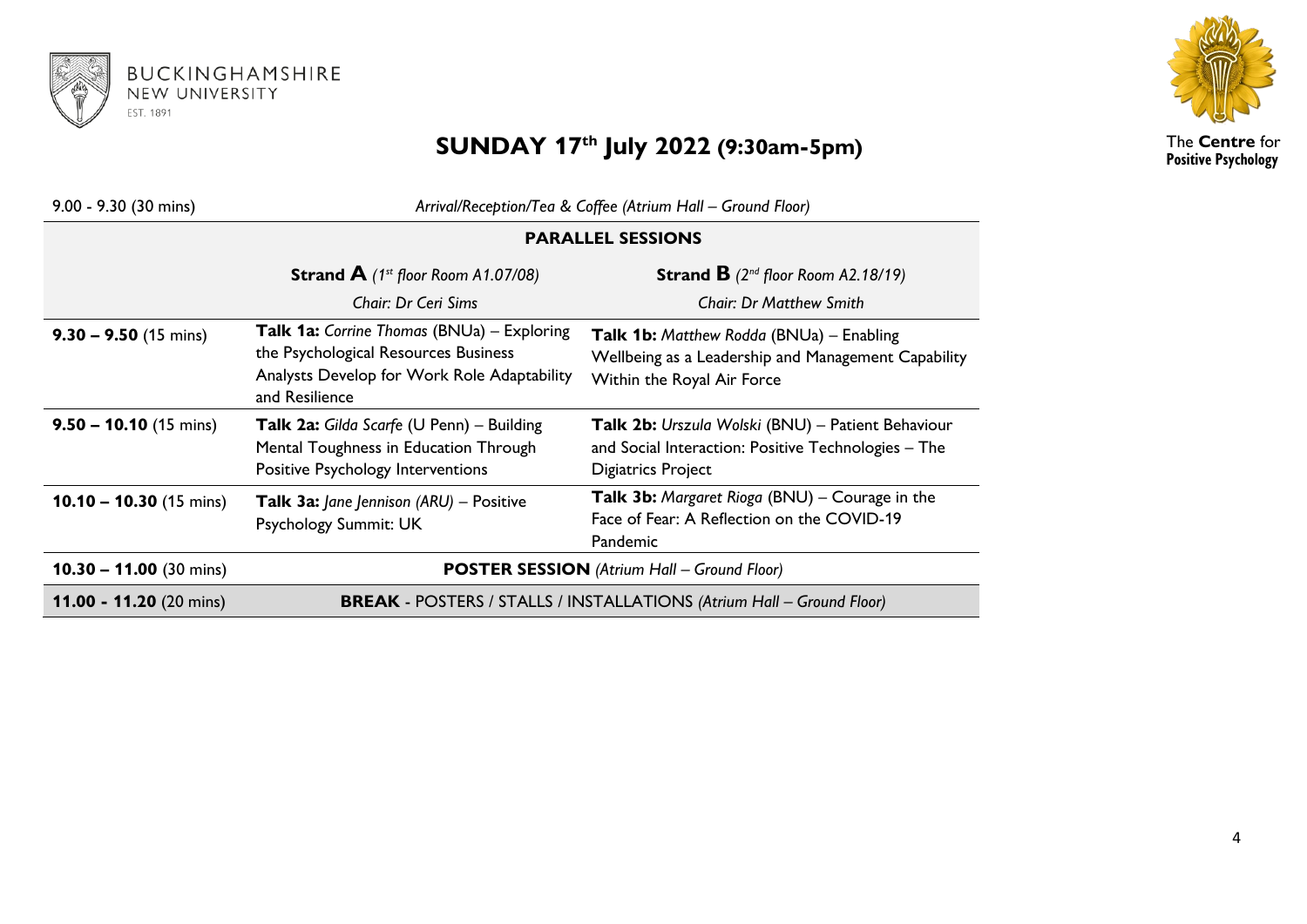| 11.20 - 11.40 (15 mins)   | Talk 4a: Josef Mattes (BNUa) - Aspects of<br>Flourishing in Modern Psychology and Ancient<br>Philosophies: Flow, Epoche, Wu-wei and<br>Upekkha.                     | Talk 4b: Sarah Cramoysan (BNU) - It's Not Just<br>Personal! Are the Psychological Well-being Effects<br>of Gratitude Different if There is No Obvious<br>Benefactor? |                                                                                                                                     |  |
|---------------------------|---------------------------------------------------------------------------------------------------------------------------------------------------------------------|----------------------------------------------------------------------------------------------------------------------------------------------------------------------|-------------------------------------------------------------------------------------------------------------------------------------|--|
| $11.40 - 12.00$ (15 mins) | Talk 5a: Genevieve Cseh (BNU MAPP Co-<br>Course Leader) - title TBC - Creativity, Flow,<br>Multidimensions of Emotion & PP                                          | Talk 5b: Piers Worth and/or Matthew Smith (BNU)<br>- PP Post-Pandemic                                                                                                |                                                                                                                                     |  |
| 12.00-12.30 (30 mins)     | CLOSING KEYNOTE: Piers Worth (BNU) - Reflections on 10 Years of the MAPP<br>$(2nd$ Floor Room A2.18/19)                                                             |                                                                                                                                                                      |                                                                                                                                     |  |
| $12.30 - 1.30$ (1 hour)   |                                                                                                                                                                     | LUNCH - POSTERS / STALLS / INSTALLATIONS (Atrium Hall - Ground Floor)                                                                                                |                                                                                                                                     |  |
|                           | <b>Strand A</b><br>$(1^{st}$ floor Room A1.07/08)                                                                                                                   | <b>Strand B</b><br>$(2nd$ floor Room A2.18/19)                                                                                                                       | <b>Strand C</b><br>$(1st$ floor Room: A1.19)                                                                                        |  |
| $1.30 - 2.20$ (45 mins)   | <b>WORKSHOP 1a:</b> Sarah Lewis (ARU) -<br>Taking Positive Psychology to the<br>Workplace                                                                           | WORKSHOP 1b: Omid Alaei (BNUa) -<br>Meaning-Based Coaching                                                                                                           | <b>WORKSHOP 1c: Jackie Wade (BNU) - How</b><br>to Start Your Own Flourishing Business Post-<br>MAPP Journey - The Vital Ingredients |  |
| $2.20 - 3.10$ (45 mins)   | <b>WORKSHOP 2a: Philippa Thomas (UEL)</b><br>- Off the Beaten Track: How the Lived<br>Experience of Long-Term Travellers Can<br>Help Identify Other Under-Developed | <b>WORKSHOP 2b: Romy Brooks (BNUa) -</b><br>Layers of Meaning Creative Expression<br><b>Room A2.17</b>                                                               | <b>SHORTER WORKSHOP 2c: Emma Kerins</b><br>(BNU) - How to Create a Wellness Toolkit to<br>Reduce Stress (30 mins to 2.55)           |  |
|                           | Areas of PP Enquiry & Reframe Our Lives                                                                                                                             |                                                                                                                                                                      | SIGN UP AT PP IN COACHING STALL for<br>Sarah Hunt (BNU) - Free Strengths Profile<br>Feedback (2.55 onwards)                         |  |
| $3.10 - 3:30$ (15 mins)   | Talk 6a: Kim Furnish & Bryony Shaw<br>(BNUa/?) - Applied Positive Psychology -<br>The Gift That Just Keeps Giving                                                   | <b>SHORT WORKSHOP 3b: Nicola</b><br>Morgan (BNUa) - Poetry Therapy Meets<br>PP Room A2.17                                                                            |                                                                                                                                     |  |
| $3.30 - 3.50$ (20 mins)   |                                                                                                                                                                     | <b>BREAK - POSTERS / STALLS / INSTALLATIONS (Atrium Hall - Ground Floor)</b>                                                                                         |                                                                                                                                     |  |
| $3.50 - 4.50$ (1 hour)    | MAPP BIRTHDAY PARTY! (Room: TBC - Possibly Atrium Hall) - Cake, Alumni Flash 'Speeches', Disco, etc (open to suggestions!)?                                         |                                                                                                                                                                      |                                                                                                                                     |  |
| 4.50 - 5.00 (10 mins)     | Closings / Room for Overtime                                                                                                                                        |                                                                                                                                                                      |                                                                                                                                     |  |